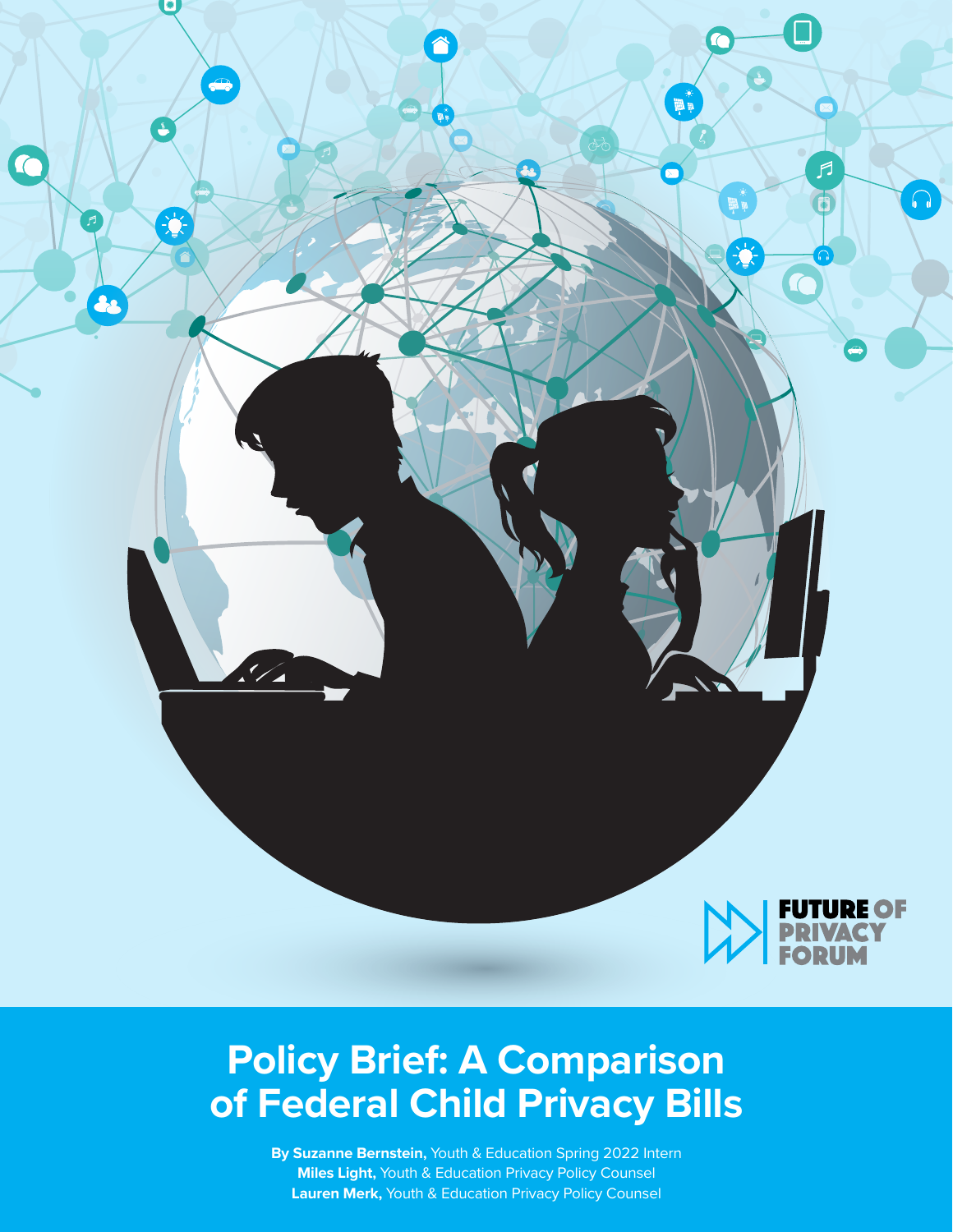## **Executive Summary**

This US policy brief compares four children's privacy bills introduced in<br>the 117th Congress (2021-2022): the Protecting the Information of our<br>Vulnerable Children and Youth Act (Kids PRIVCY Act), the Children and<br>Teen's O the 117th Congress (2021-2022): the Protecting the Information of our Vulnerable Children and Youth Act (Kids PRIVCY Act), the Children and Teen's Online Privacy Protection Act (COPPA 2.0), the Kids Internet Design and Safety Act (KIDS Act), and the Kids Online Safety Act. All four bills seek to provide greater online privacy protections for children, but they differ in key respects. For example:

- » The Kids PRIVCY Act and COPPA 2.0 are competing attempts to amend the longstanding Children's Online Privacy Protection Act of 1998 ("COPPA"). Meanwhile, the KIDS Act and the Kids Online Safety Act propose novel privacy requirements for platforms and applications that children frequent.
- » While all bills would be enforceable by the FTC and State Attorneys General, only one–the Kids PRIVCY Act–would establish a private right of action for parents of children and teenagers.
- » All of the bills create privacy rights for older minors than COPPA, which is limited to children under the age of 13. The Kids PRIVCY Act affords privacy rights to users under the age of 18, while COPPA 2.0 and the KIDS Act apply to users under the age of 16, and the Kids Online Safety Act is applicable to users under 17.

While the four bills vary, all would impose additional obligations on organizations that offer online services to young people. Regardless of whether any of the four bills pass, the legislation may serve as a blueprint for future child privacy laws at the federal or state levels.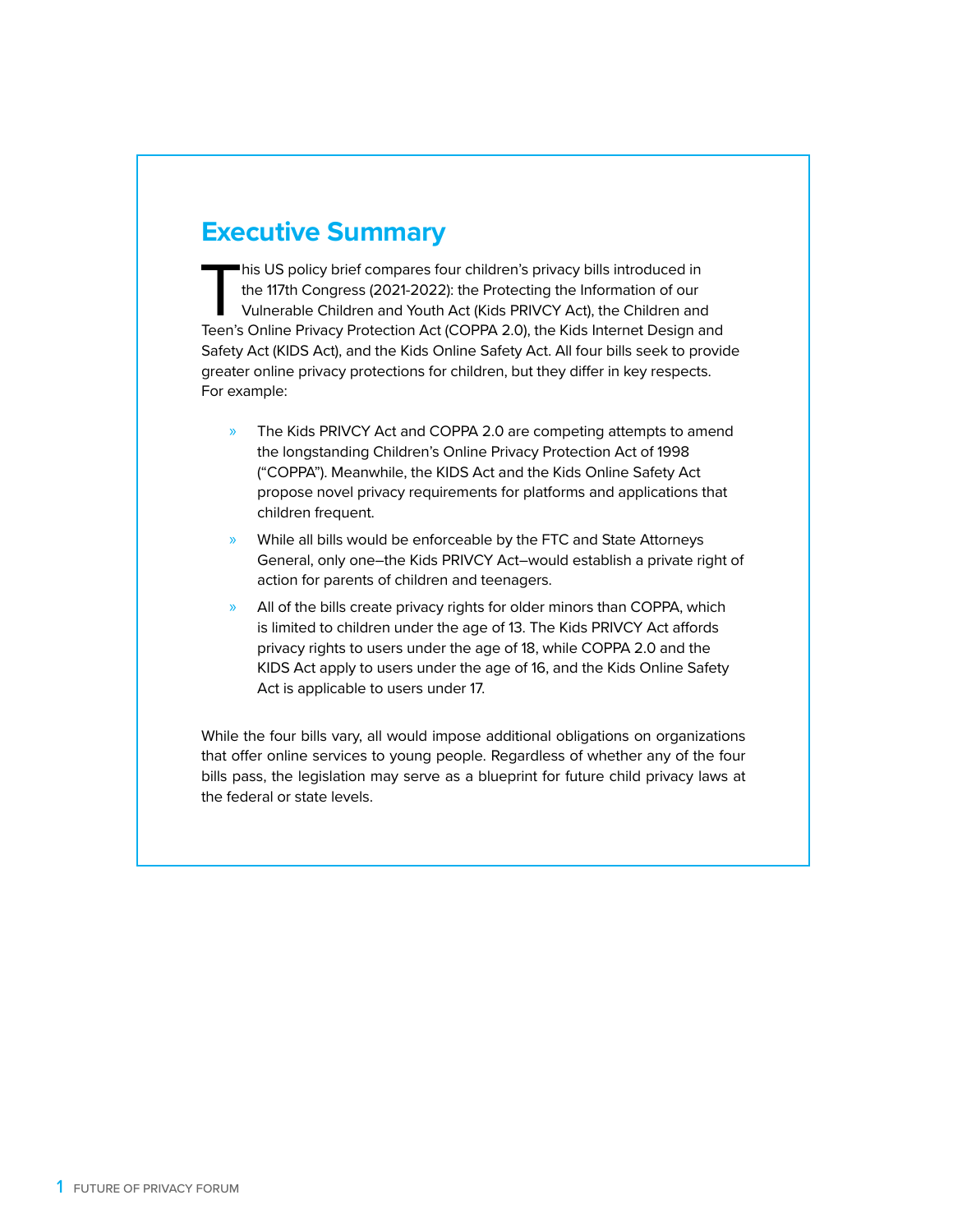## **Background**

 $\blacktriangleright$  hild privacy continues to be a top tech policy topic among lawmakers, companies, and the public. Amidst calls from the President to strengthen children's online privacy protections, recent [COPPA](https://fpf.org/blog/ftc-requires-algorithmic-disgorgement-as-a-coppa-remedy-for-first-time/)  [enforcement](https://fpf.org/blog/ftc-requires-algorithmic-disgorgement-as-a-coppa-remedy-for-first-time/) and a [new policy statement](https://studentprivacycompass.org/fpf-responds-to-the-ftcs-coppa-policy-statement/) from by the Federal Trade Commission ("FTC"), the 2019 call for [feedback](https://www.ftc.gov/news-events/news/press-releases/2019/07/ftc-seeks-comments-childrens-online-privacy-protection-act-rule) concerning the COPPA Rule, and a flurry of child privacy bills at the state and federal levels, efforts to enhance child privacy are gaining momentum.

As of June 2022, members of Congress have introduced four child privacy bills during the 2021-2022 legislative sessions: the Kids PRIVCY Act, COPPA 2.0, the KIDS Act and the Kids Online Safety Act.

Even if these four proposals do not advance, they contain provisions that highlight the spectrum of current legislative approaches to child privacy in the US, and will be foundational to future discussions. This policy brief compares the four child privacy bills contrasting between the proposals as well as existing law.

## **Current Child Privacy Landscape**

 $\prod_{\alpha}$ n a short period of time, internet technologies have become ubiquitous for children and teenagers living in the US. **According to the American Community Survey**, an estimated 95 percent of 3- to 18-year-olds had some degree of home internet access in 2019. Like all internet users, children's online activities are often tracked through the use of technologies such as [cookies](https://www.ftc.gov/policy-notices/privacy-policy/internet-cookies) or [device fingerprinting](https://www.gsd.inesc-id.pt/~mpc/pubs/fingerprinting-trustcom2016.pdf). Scrutiny of child privacy, however, has increased as new data-driven technologies develop and [children spend more hours online in the wake of the](https://jamanetwork.com/journals/jamapediatrics/fullarticle/2785686)  [COVID-19 Public Health Crisis](https://jamanetwork.com/journals/jamapediatrics/fullarticle/2785686).

Given the heightened sensitivity of children's personal information, [Congress and the FTC have regulated](https://fpf.org/blog/the-state-of-play-issue-brief-coppa-101/)  [children's online privacy for decades](https://fpf.org/blog/the-state-of-play-issue-brief-coppa-101/), beginning with the passage of the 1998 Children's Online Privacy Protection Act [\(COPPA](https://www.ecfr.gov/current/title-16/part-312)). COPPA restricts when providers of online services can knowingly collect, process, and share the personal information of users under the age of 13. COPPA requires [compliance from](https://www.ftc.gov/business-guidance/resources/complying-coppa-frequently-asked-questions): (1) commercial websites and online services directed, in whole or in part, at users under the age of 13 ("children") that collect, use, or disclose children's personal information; (2) commercial websites or online services that have actual knowledge of their collection, use, or disclosure of children's personal information; and (3) third parties with actual knowledge

that they collect personal information from another site targeted to children (examples include advertising networks and plug-ins).

Currently, COPPA-covered entities must adhere to notice, consent, and deletion requirements outlined in the [original 1998 law](https://www.congress.gov/105/bills/s2326/BILLS-105s2326is.pdf) and [the FTC's COPPA Rule](https://www.ecfr.gov/current/title-16/chapter-I/subchapter-C/part-312). COPPA also prohibits covered entities from retaining childrens' data for longer than necessary to achieve the collection purpose. Notably, the law requires covered entities to obtain some form of technically-feasible [verifiable](https://fpf.org/verifiable-parental-consent-the-state-of-play/)  [parental consent \(VPC\)](https://fpf.org/verifiable-parental-consent-the-state-of-play/) before collecting, using, or disclosing children's data. Entities that violate COPPA requirements are subject to enforcement actions by the FTC and state Attorneys General unless covered under [an FTC-approved self-regulatory safe harbor](https://fpf.org/blog/guest-blog-on-privacy-safe-harbors-2/).

Since 2021, members of Congress have introduced two bills that seek to amend COPPA: COPPA 2.0 and the Kids PRIVCY Act. Among other things, both bills propose increasing the age of users receiving COPPA protections, addressing the growing use of algorithmic processes, and adjusting the criteria used to define covered entities.

Because children are particularly vulnerable to deceitful [data collection practices](https://sback.it/publications/chi2020.pdf) (often called "manipulative design" or ["dark patterns"](https://fpf.org/wp-content/uploads/2021/03/Dark-Patterns-Draft-Slide-Deck-1.pdf)), some jurisdictions have introduced legislation that would prescribe specific technical design standards for web services frequented by children. The [UK](https://ico.org.uk/media/for-organisations/guide-to-data-protection/key-data-protection-themes/age-appropriate-design-a-code-of-practice-for-online-services-2-1.pdf) and *Ireland* have already adopted age-appropriate design codes and related guidance. [California](https://leginfo.legislature.ca.gov/faces/billTextClient.xhtml?bill_id=202120220AB2273) is also considering the first age-appropriate design proposal at the US state level.

Two additional federal child privacy bills take a different approach: the KIDS Act and the Kids Online Safety Act would not amend COPPA; instead, both bills incorporate various age-appropriate design standards. The bills would enshrine default privacy-preserving child safety settings for certain apps and platforms. The proverbial devil, however, is always in the details, and both proposals address children's online safety in unique and innovative ways.

## **Federal Bills In This Comparison**

The comparative analysis charts in this resource<br>look at four federal bills introduced in the 117th<br>Congress (beginning January 3, 2021 to date of look at four federal bills introduced in the 117th Congress (beginning January 3, 2021 to date of this resrouce's publication in June 2022).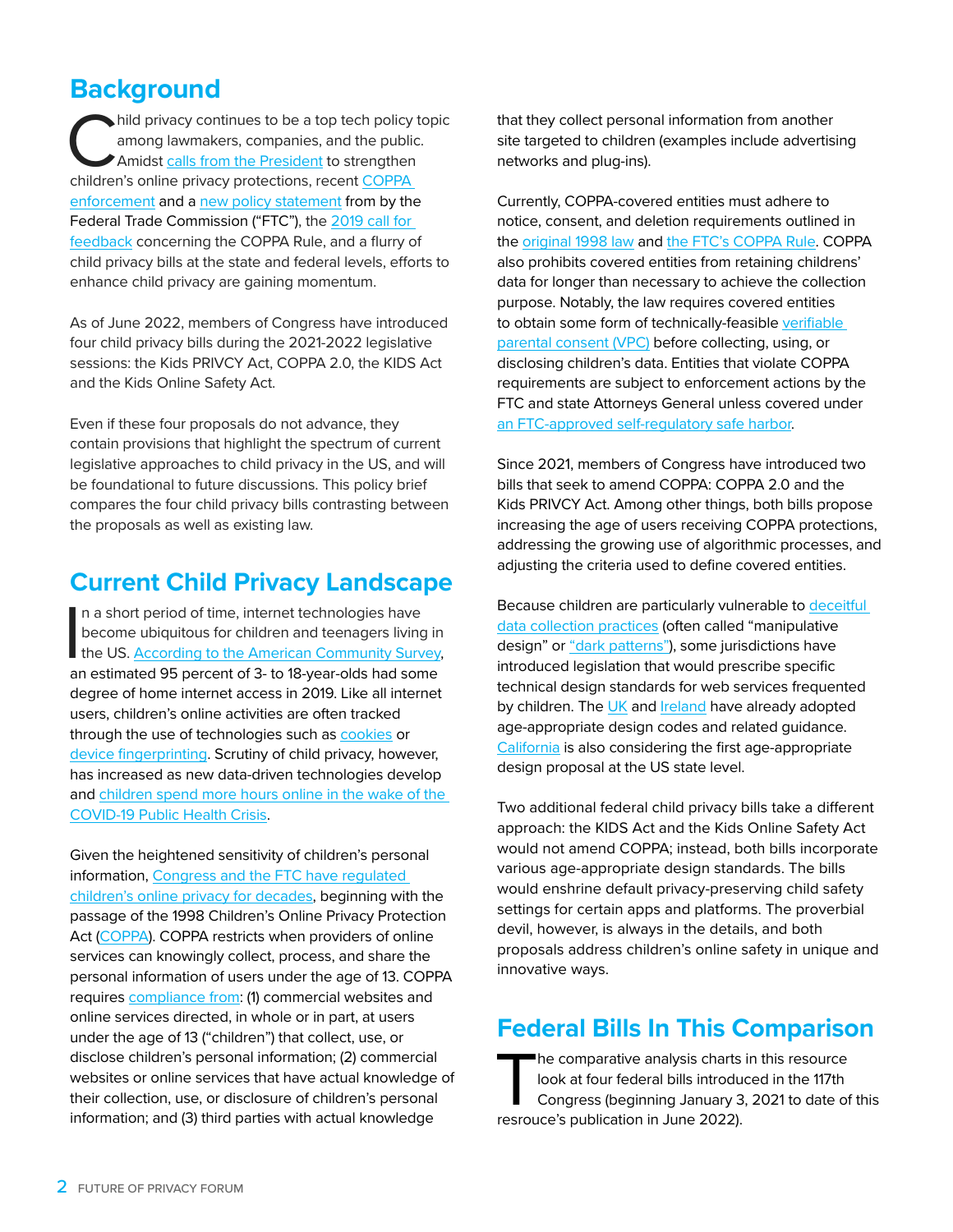Below is background information about each of the four bills. Notably, two of the four bills, COPPA 2.0 and the Kids Online Safety Act, currently have bipartisan support. Moreover, two of the bills, COPPA 2.0 and the KIDS Act, were introduced in previous sessions. Finally, it's notable that lawmakers in both chambers of Congress have introduced the KIDS Act.

#### **Children and Teens' Online Privacy Protection Act (COPPA 2.0) [S.1628](https://www.congress.gov/bill/117th-congress/senate-bill/1628?q=%7B%22search%22%3A%5B%22%5C%22A+bill+to+amend+the+Children%27s+Online+Privacy+Protection+Act+of+1998+to+strengthen+protections+relating+to+the+online+collection%2C+use%2C+and+disclosure+of+personal+information+of+children+and+minors%2C+and+for+other+purposes.%5C%22%22%2C%22%5C%22A%22%2C%22bill%22%2C%22to%22%2C%22amend%22%2C%22the%22%2C%22Children%27s%22%2C%22Online%22%2C%22Privacy%22%2C%22Protection%22%2C%22Act%22%2C%22of%22%2C%221998%22%2C%22to%22%2C%22strengthen%22%2C%22protections%22%2C%22relating%22%2C%22to%22%2C%22the%22%2C%22online%22%2C%22collection%2C%22%2C%22use%2C%22%2C%22and%22%2C%22disclosure%22%2C%22of%22%2C%22personal%22%2C%22information%22%2C%22of%22%2C%22children%22%2C%22and%22%2C%22minors%2C%22%2C%22and%22%2C%22for%22%2C%22other%22%2C%22purposes.%5C%22%22%5D%7D&s=2&r=1)**

**Original Sponsors**: Senators Markey (D-MA) and Cassidy (R-LA)

**Additional Cosponsors (as of June 2022):** Senators Blumenthal (D-CT) and Lummis (R-WY)

**Session:** 117th Congress, First Session (May 2021)

**Previously Introduced:** Senators Markey and Hawley (R-MO) previously introduced the bill which, at the time, was called "A bill to amend the Children's Online Privacy Protection Act of 1998 to strengthen protections relating to the online collection, use, and disclosure of personal information of children and minors, and for other purposes" in March 2019 ([S.748](https://www.congress.gov/bill/116th-congress/senate-bill/748)).

#### **Kids PRIVCY Act [H.R.4801](https://www.congress.gov/bill/117th-congress/house-bill/4801?q=%7B%22search%22%3A%5B%22%5C%22Kids+PRIVCY+Act%5C%22%22%2C%22%5C%22Kids%22%2C%22PRIVCY%22%2C%22Act%5C%22%22%5D%7D&s=4&r=1)**

**Original Sponsor:** Representative Castor (D-FL)

**Additional Cosponsors (as of June 2022):** Representatives Casten (D-IL), Rice (D-NY), Trahan (D-MA), Soto (D-FL), Demings (D-FL), Tonko (D-NY), Roybal-Allard (D-CA), Cárdenas (D-CA), Khanna (D-CA), Morelle (D-NY), Raskin (D-MD), Carson (D-IN), DeGette (D-CO), Schrier (D-WA), Porter (D-CA), Moulton (D-MA), Grijalva (D-AZ), Wexton (D-VA), Scanlon (D-PA), Neguss (D-CO), Stansbury (D-NM), Schiff (D-CA), Lamb (D-PA), and Sires (D-NJ), Cicilline (D-RI), Delegate Norton (D-DC),

**Session:** 117th Congress, First Session (July 2021)

#### **Kids Online Safety Act [S.3663](https://www.congress.gov/bill/117th-congress/senate-bill/3663/text?q=%7B%22search%22%3A%5B%22%5C%22Kids+Online+Safety+Act%5C%22%22%5D%7D)**

**Original Sponsors:** Senators Blumenthal (D-CT) and Blackburn (R-TN).

**Additional Cosponsors (as of June 2022):**  Senators Markey (D-MA), Capito (R-WV), Lujan (D-NM), Cassidy (R-LA), Baldwin (D-WI), and Ernst (R-IA).

**Session:** 117th Congress, Second Session (February 2022)

#### **KIDS Act [S.2918](https://www.congress.gov/bill/117th-congress/senate-bill/2918?q=%7B%22search%22%3A%5B%22%5C%22Kids+Internet+Design+and+Safety+Act%5C%22%22%5D%7D), [H.R.5439](https://www.congress.gov/bill/117th-congress/house-bill/5439)**

**Original Senate Sponsors:** Senators Markey (D-MA) and Blumenthal (D-CT).

**Additional Senate Cosponsors (as of June 2022):**  Senators Hirono (D-HI) and Booker (D-NJ).

**Original House Sponsors:** Representatives Castor (D-FL), Clarke (D-NY), Wexton (D-VA), and Trahan (D-MA).

**Additional House Cosponsors (as of June 2022):**  Representatives Case (D-HI), Roybal-Allard (D-CA), Lieu (D-CA), Morelle (D-NY), Newman (D-IL), Hayes (D-CT), and Cicilline (D-RI).

**Session:** 117th Congress, First Session (September 2021)

**Previously Introduced:** Senators Markey and Blumenthal previously introduced the bill in March 2020 ([S.3411](https://www.congress.gov/bill/116th-congress/senate-bill/3411/text)). In the House, Representatives Castor, Clarke, and Wexton first introduced the bill during the previous Congress in September 2020 [\(H.R. 8372](https://www.congress.gov/bill/116th-congress/house-bill/8372/text)).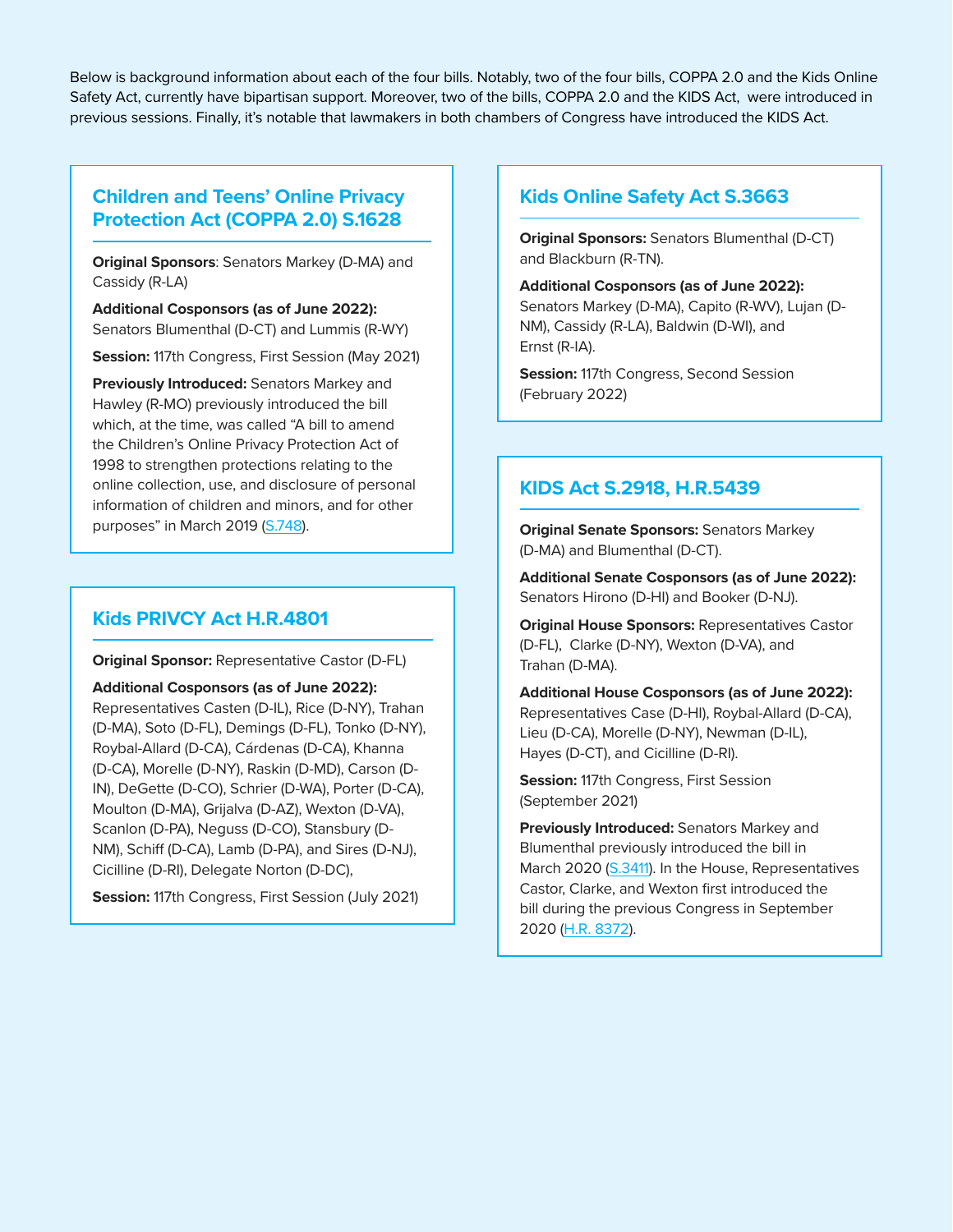## **How To Read This Comparison**

Table 1 and Table 2 (below) provide a factual summary of the key similarities and differences between the four current US federal proposals. Table 1 compares the two federal bills that, if enacted, would update and amend COPPA: the Kids PRIVCY Act and COPPA 2.0, while noting existing, relevant COPPA provisions. Table 2 analyzes the similarities and differences between the two bills that are independent and complementary to COPPA and would not directly amend existing law: The Kids Online Safety Act and the KIDS Act.

The tables highlight the following points of comparison:

**Age:** The age groups the bills define and seek to protect;

**Verifiable Consent:** The consent companies must seek to process protected data;

**Covered Entities:** The categories of businesses subject to regulation;

**Parent and Minor Rights:** The access, deletion, or correction rights provided to parents or minors;

**Safeguards:** Technical requirements to protect the integrity of, and restrict access to, personal data;

**Notice Requirements:** Required notices that covered entities must provide users and the public;

**PI Use Restrictions:** Specific processing restrictions placed on categories of personal information;

**Enforcement:** Provisions allowing the FTC, state Attorneys General, or private litigants to enforce a bill's requirements;

Safe Harbors (Table 1 only): How safe harbor provisions of COPPA would be altered or amended; and

**Other Responsibilities and Prohibitions (Table 2 only):** Additional points of comparison specific to a single bill or not covered in previous factors.

These tables provide a high level overview of key differences between the proposed bills. Notably, all four bills would authorize [FTC rulemaking,](https://iapp.org/media/pdf/resource_center/ftc_privacy_rulemaking_infographic.pdf) an important component that would provide for future regulatory developments, including potentially more stringent requirements than the statutory requirements discussed in this brief.

Given the timing of this publication (June 2022), further co-sponsor support or amendments could occur prior to the end of session in 2022.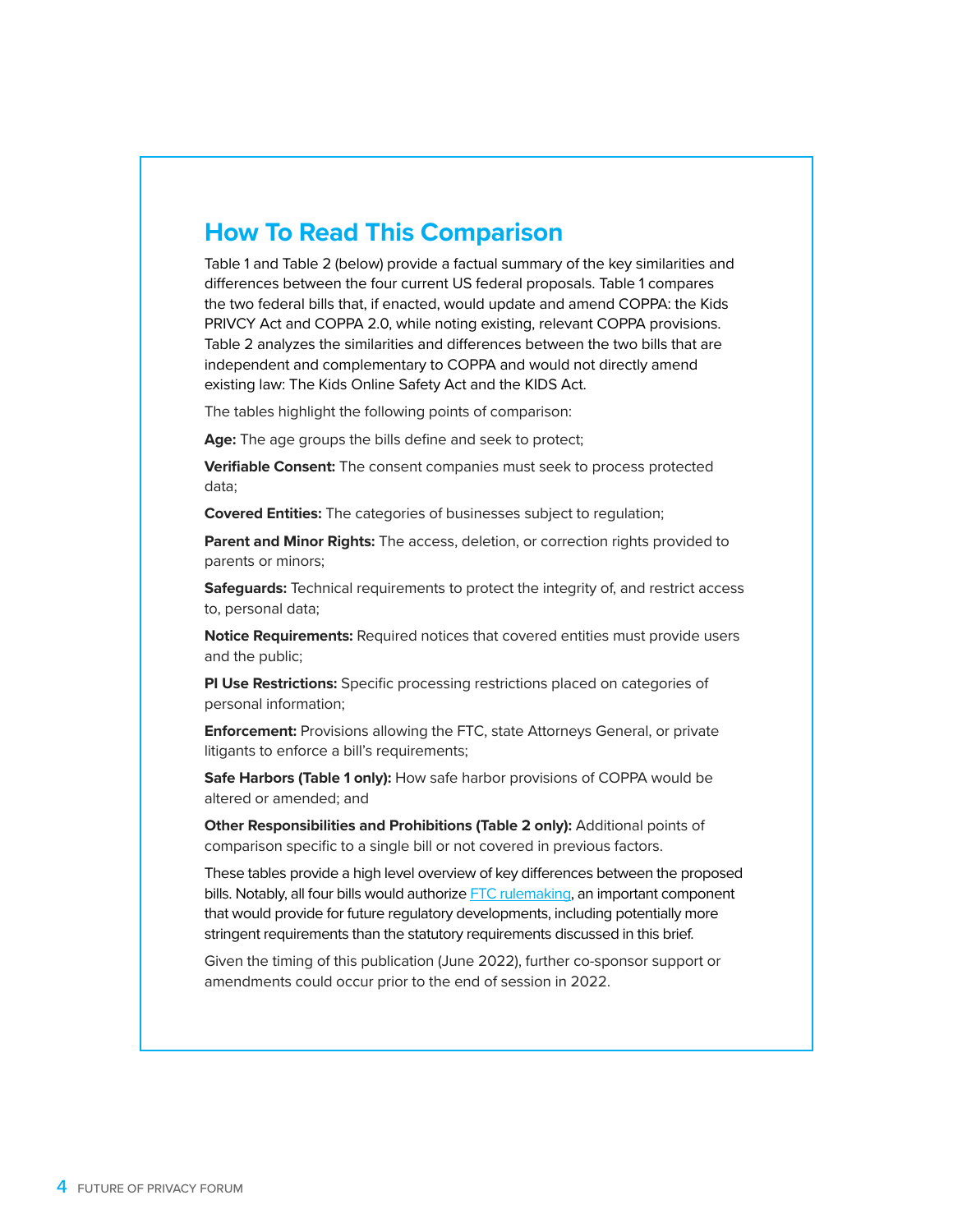## **Table 1. Federal Child Privacy Bills That Would Directly Amend COPPA //**

|                                       | <b>COPPA Rule as of 2022</b>                                                                                                                                                                                                                                                                                                                                                                                                                                                                                                                                                                                                                                                                                                                                                                                             | <b>COPPA 2.0</b>                                                                                                                                                                                                                                                                                                                                                                                                                                                                                                                                                                                                                                                                                                                                                                                                                                                                                                                                                                                                                                                                                                                                    | <b>Kids PRIVCY Act</b>                                                                                                                                                                                                                                                                                                                                                                                                                                                                                                                                                                                                                                                             |
|---------------------------------------|--------------------------------------------------------------------------------------------------------------------------------------------------------------------------------------------------------------------------------------------------------------------------------------------------------------------------------------------------------------------------------------------------------------------------------------------------------------------------------------------------------------------------------------------------------------------------------------------------------------------------------------------------------------------------------------------------------------------------------------------------------------------------------------------------------------------------|-----------------------------------------------------------------------------------------------------------------------------------------------------------------------------------------------------------------------------------------------------------------------------------------------------------------------------------------------------------------------------------------------------------------------------------------------------------------------------------------------------------------------------------------------------------------------------------------------------------------------------------------------------------------------------------------------------------------------------------------------------------------------------------------------------------------------------------------------------------------------------------------------------------------------------------------------------------------------------------------------------------------------------------------------------------------------------------------------------------------------------------------------------|------------------------------------------------------------------------------------------------------------------------------------------------------------------------------------------------------------------------------------------------------------------------------------------------------------------------------------------------------------------------------------------------------------------------------------------------------------------------------------------------------------------------------------------------------------------------------------------------------------------------------------------------------------------------------------|
| Age                                   | "Child" refers to an individual<br>under the age of 13.                                                                                                                                                                                                                                                                                                                                                                                                                                                                                                                                                                                                                                                                                                                                                                  | " <b>Child</b> " continues to refer to an<br>individual under the age of 13. "Minor"<br>refers to an individual over the age of<br>12 and under the age of 16.                                                                                                                                                                                                                                                                                                                                                                                                                                                                                                                                                                                                                                                                                                                                                                                                                                                                                                                                                                                      | "Child" continues to refer to an<br>individual under the age of 13.<br>"Teenager" refers to an individual over<br>the age of 12 and under the age of 18.                                                                                                                                                                                                                                                                                                                                                                                                                                                                                                                           |
| <b>Verifiable</b><br><b>Consent</b>   | Verifiable parental consent, as<br>defined in the law, is required<br>before personal data collection<br>from a <b>child</b> .                                                                                                                                                                                                                                                                                                                                                                                                                                                                                                                                                                                                                                                                                           | Verifiable consent, as defined in the<br>bill, requires the consent of a parent<br>to collect personal data from a child,<br>and the consent from the minor<br>themself to collect personal data<br>from a <b>minor</b> .                                                                                                                                                                                                                                                                                                                                                                                                                                                                                                                                                                                                                                                                                                                                                                                                                                                                                                                           | Verifiable parental consent, as<br>defined in the bill, is required to collect<br>personal data from a child. Verifiable<br>consent from the teenager themself<br>is required to collect personal data<br>from a teenager.                                                                                                                                                                                                                                                                                                                                                                                                                                                         |
| <b>Covered Entities</b>               | 1) Commercial websites and<br>online service providers<br>that collect, use, or disclose<br>children's personal information<br>and are * <b>directed to children</b> .<br>2) Commercial websites or<br>online service providers with<br>actual knowledge that they<br>collect, use, or disclose personal<br>information of children under the<br>age of 13.<br>3) Third party websites and<br>online service providers with<br>actual knowledge that they<br>directly collect data from users<br>of websites or online services<br>that are directed to children.<br>*Commercial websites and<br>online service providers are<br>deemed "directed to children"<br>if they are targeted to children<br>either in whole or in part.<br>Nonprofit organizations<br>operating non-commercial<br>websites <b>are exempt</b> . | An "operator" is a provider of a<br>website, online application, online<br>services, mobile application, or<br>connected device, for commercial<br>purposes that collects or maintains<br>(directly or indirectly) personal<br>information about users. Collection,<br>for these purposes, includes situations<br>where, on its own service, an entity<br>allows another to collect users'<br>personal information or allows users to<br>publicly disclose personal information.<br>Knowledge, for purposes of COPPA<br>enforcement, is extended to include<br>constructive knowledge. Operators<br>would be considered to have<br>constructive knowledge in seven<br>circumstances ranging from specific<br>processing activities to hosting<br>certain child-centric content. The<br>FTC may also issue rules outlining<br>additional activities that establish<br>constructive knowledge.<br>An operator must comply if it has<br>constructive knowledge that it is<br>collecting personal information from<br>children/minors online, or if the service<br>is directed to children/minors.<br>Nonprofit organizations continue to<br>be exempt. | A "children's service" is a digital<br>service or portion of a digital service<br>that is directed to children.<br>A platform is directed to children<br>if the digital service is "targeted or<br>attractive to children" as evidenced<br>by design, subject matter, audience,<br>or hosted content. Services are also<br>considered directed to children if<br>operators have actual or constructive<br>knowledge of data in their possession<br>collected from users of other services<br>directed to children.<br>Nonprofit organizations are included<br>and must comply.                                                                                                     |
| <b>Personal</b><br><b>Information</b> | <b>Personal Information means</b><br>individually identifiable<br>information of a child collected<br>online. This includes a list of<br>direct identifiers (name, address,<br>online contact information, user<br>name, telephone number, social<br>security number, persistent<br>identifiers, video or audio<br>recordings, geolocation) as well<br>as any information concerning<br>an individual that has been<br>combined with an identifier.                                                                                                                                                                                                                                                                                                                                                                      | Personal information would explicitly<br>include the following: geolocation<br>information, biometric identifiers,<br>IP addresses or other information<br>that allows for the identification<br>of an individual or individual's<br>device, information that links<br>with an identifier, and information<br>"reasonably associated with or<br>attributed to an individual."                                                                                                                                                                                                                                                                                                                                                                                                                                                                                                                                                                                                                                                                                                                                                                       | Covered personal information is "any<br>information, linked or reasonably<br>linkable to a specific teenager or<br>child" or their device. This can include<br>name, government identification,<br>persistent identifiers, demographic<br>information, commercial and financial<br>information, biometric information,<br>internet activity, geolocation, sensory<br>information, health information,<br>education information, facial<br>recognition information, inferences<br>and profiles, and contents of<br>communications.<br><b>Covered information does not</b><br>include a teenager's employment<br>information or de-identified<br>information as defined by the bill. |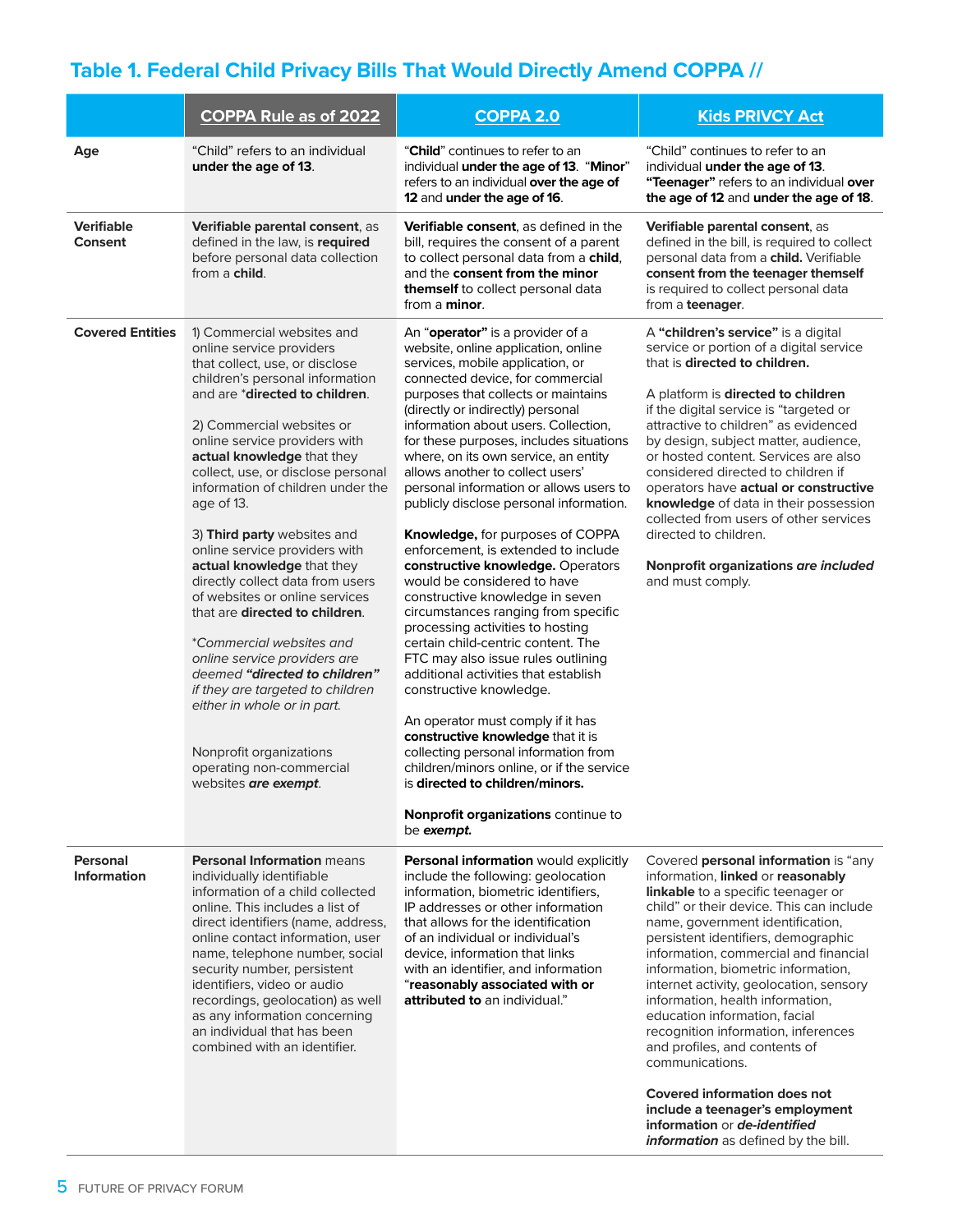|                                      | <b>COPPA Rule as of 2022</b>                                                                                                                                                                                                                                                                                                                                                                                                                                                                                                                                                                                                                      | <b>COPPA 2.0</b>                                                                                                                                                                                                                                           | <b>Kids PRIVCY Act</b>                                                                                                                                                                                                                                                                                                                                                                                                                                                                                                                                                                                                                                      |
|--------------------------------------|---------------------------------------------------------------------------------------------------------------------------------------------------------------------------------------------------------------------------------------------------------------------------------------------------------------------------------------------------------------------------------------------------------------------------------------------------------------------------------------------------------------------------------------------------------------------------------------------------------------------------------------------------|------------------------------------------------------------------------------------------------------------------------------------------------------------------------------------------------------------------------------------------------------------|-------------------------------------------------------------------------------------------------------------------------------------------------------------------------------------------------------------------------------------------------------------------------------------------------------------------------------------------------------------------------------------------------------------------------------------------------------------------------------------------------------------------------------------------------------------------------------------------------------------------------------------------------------------|
| Parent and<br><b>Minor Rights</b>    | The covered entity must provide<br>parents the ability to access<br>or delete their child's personal<br>information.<br>Operators may not condition<br>children's participation in an<br>activity on the disclosure of<br>more personal information<br>than reasonably necessary to<br>facilitate participation.<br>Operators must provide parents<br>an opportunity to refuse to<br>permit the operator's further use<br>or maintenance of their child's<br>personal information.<br>Upon request of the parent, the<br>entity must provide a description<br>of, and opportunity to obtain,<br>personal information collected<br>from the child. | In addition to giving parents the<br>opportunity to access or delete their<br>children's personal information,<br>the bill would also require covered<br>entities to provide minors the<br>ability to access or delete their own<br>personal information.  | In addition to giving parents the<br>opportunity to access or delete their<br>children's personal information,<br>the bill would also require covered<br>entities to<br>provide teenagers the ability to<br>access or delete their own personal<br>information.                                                                                                                                                                                                                                                                                                                                                                                             |
| <b>Safeguards</b>                    | When covered entities collect<br>personal information from<br>children, they must establish<br>reasonable procedures to<br>protect the confidentiality,<br>security, and integrity of such<br>information.                                                                                                                                                                                                                                                                                                                                                                                                                                        | Requires the personal information<br>of a child or minor be protected<br>by "reasonable and appropriate<br>security safeguards against risks<br>such as loss or unauthorized access,<br>destruction, use, modification, or<br>disclosure."                 | Regulations promulgated by the<br>FTC under this bill must require an<br>operator to "make the best interests<br>of children and teenagers a primary<br>design consideration."<br>This bill prohibits the processing of<br>covered information in a manner<br>inconsistent with reasonable<br>expectations of teenagers or parents<br>of children. The bill also prohibits<br>processing covered information in<br>a way that is harmful or detrimental<br>to the well-being of children or<br>teenagers.<br>Before launching a service, the<br>operator must comply with Privacy<br>and Security Impact Assessment and<br>Mitigation (PSIAM) requirements. |
| <b>Notice</b><br><b>Requirements</b> | Covered Entities must provide<br>notice of what information<br>they collect from children, how<br>they use such information, and<br>disclosure practices for such<br>information.                                                                                                                                                                                                                                                                                                                                                                                                                                                                 | Manufacturers of connected devices<br>must prominently display a "privacy<br>dashboard" on the packaging<br>detailing whether, what, and how<br>personal information from a child<br>or minor is collected, transmitted,<br>retained, used, and protected. | Operators must provide easily<br>understandable privacy policies in<br>"plain and concise language."<br>A covered entity must disclose in its<br>privacy policy "whether a covered<br>entity sells or otherwise shares<br>covered information with data brokers<br>or processes covered information for<br>targeted advertising."                                                                                                                                                                                                                                                                                                                           |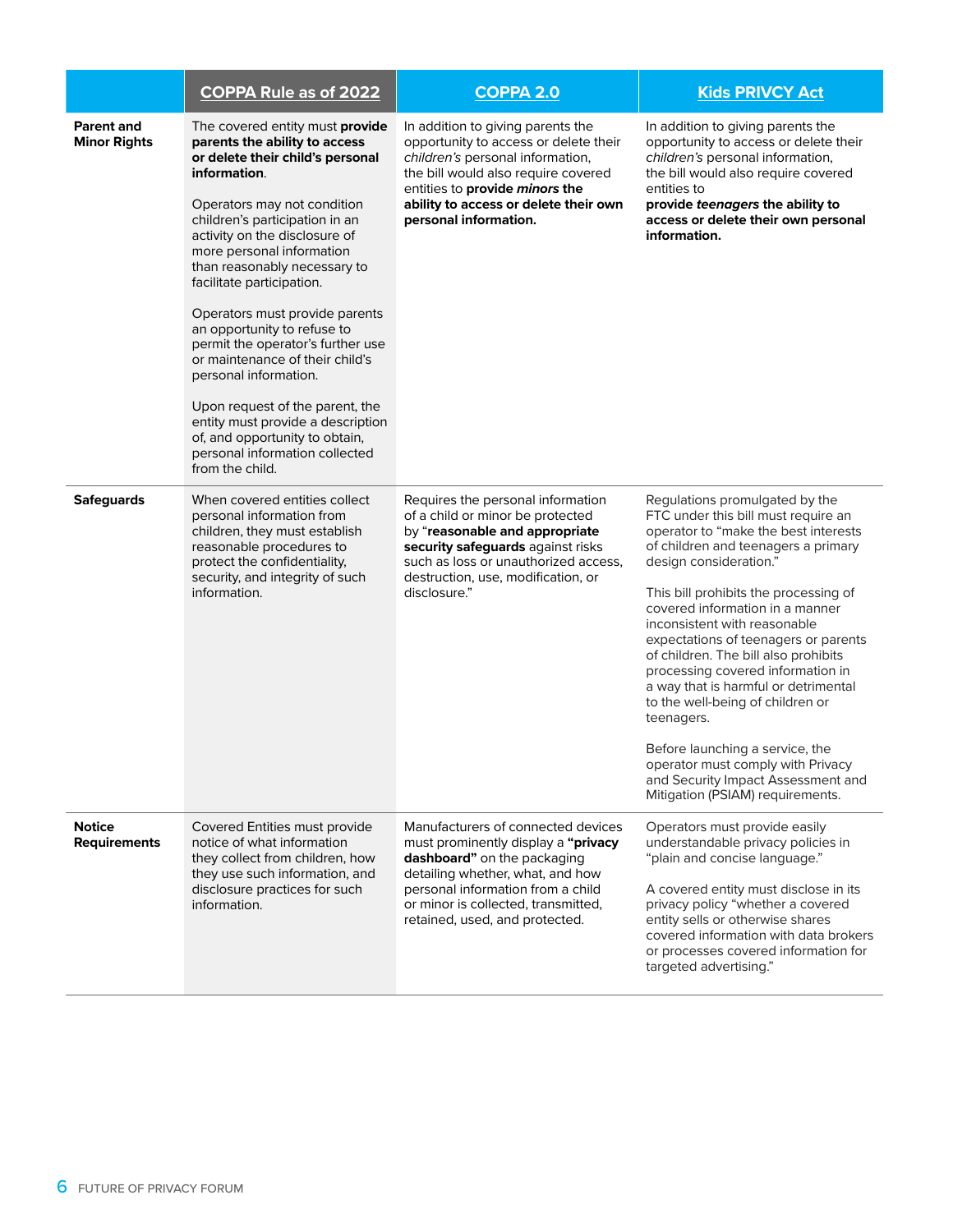|                                      | <b>COPPA Rule as of 2022</b>                                                                                                                                                                                                                                                                                                                                                                                       | <b>COPPA 2.0</b>                                                                                                                                                                                                                                                                                                                                                                                                                                                                                                                                                                                                                                                                                          | <b>Kids PRIVCY Act</b>                                                                                                                                                                                                                                                                                                                                                                                                                                                                                                                                                                                                                                                                                                                                                                                                                                                                                                                                             |
|--------------------------------------|--------------------------------------------------------------------------------------------------------------------------------------------------------------------------------------------------------------------------------------------------------------------------------------------------------------------------------------------------------------------------------------------------------------------|-----------------------------------------------------------------------------------------------------------------------------------------------------------------------------------------------------------------------------------------------------------------------------------------------------------------------------------------------------------------------------------------------------------------------------------------------------------------------------------------------------------------------------------------------------------------------------------------------------------------------------------------------------------------------------------------------------------|--------------------------------------------------------------------------------------------------------------------------------------------------------------------------------------------------------------------------------------------------------------------------------------------------------------------------------------------------------------------------------------------------------------------------------------------------------------------------------------------------------------------------------------------------------------------------------------------------------------------------------------------------------------------------------------------------------------------------------------------------------------------------------------------------------------------------------------------------------------------------------------------------------------------------------------------------------------------|
| <b>PI Use</b><br><b>Restrictions</b> | Operators must delete children's<br>personal information once<br>such information is no longer<br>reasonably necessary to fulfill<br>the original purpose for which it<br>was collected.                                                                                                                                                                                                                           | Targeted marketing to children is<br>prohibited (including 1st and 3rd party<br>marketing). Minors may opt-in to<br>targeted marketing.<br>Collection of a minor's PI with<br>constructive knowledge would be<br>prohibited unless the operator adopts<br><b>Fair Information Privacy Principles</b><br>on the following:<br>• Collection Limitation;<br>• Data Quality:<br>• Purpose Specification;<br>• Retention Limitation;<br>• Security Safeguards;<br>• Transparency;<br>Consent and:<br>$\bullet$<br>• Racial and Socioeconomic<br>Profiling.<br>Covered entities must not direct<br>content to a child or minor on the<br>basis of race, socioeconomic factors,<br>or any proxy of such factors. | The bill prohibits the use of some<br>emerging practices on children and<br>teens, namely:<br>• Targeted advertising based on<br>covered information or online<br>behavior;<br>• Cross-device tracking;<br>• Discriminatory algorithmic<br>processing;<br>The disclosure of sensitive<br>biometric and geolocation<br>information and;<br>The default collection of<br>geolocation information without<br>clear notice of tracking.                                                                                                                                                                                                                                                                                                                                                                                                                                                                                                                                |
| <b>Enforcement</b>                   | The FTC and State Attorneys<br>General are the primary<br>enforcers of COPPA. The FTC<br>may enforce violations of<br>COPPA as an unfair or deceptive<br>practice under the FTC Act.<br>State Attorneys General may<br>also bring civil actions against<br>entities that violate COPPA to<br>seek restitution for users or<br>enjoin violating practices.<br>The law does not create a<br>private right of action. | The FTC and State Attorneys<br><b>General</b> would continue to share<br>joint enforcement authority. The FTC<br>would now have the authority to<br>bring enforcement actions against<br>telecommunications carriers.<br>If passed, the bill would establish<br>a Youth Privacy and Marketing<br><b>Division at FTC.</b><br>The bill would not create a private<br>right of action.                                                                                                                                                                                                                                                                                                                       | The FTC and State Attorneys<br>General would continue to share joint<br>enforcement authority.<br>If passed, the bill would also establish<br>a Youth Privacy and Marketing<br>Division at FTC to investigate privacy<br>violations and marketing activities<br>directed at children and teens.<br>When necessary, the FTC may audit<br>PSIAM measures conducted by an<br>operator.<br>The bill introduces a private right<br>of action for parents of children<br>and teenagers to redress COPPA<br>violations. Plaintiffs must demonstrate<br>their child or teen has suffered an<br>injury in fact as a result of the violation.<br>Litigants would b able to seek<br>injunctive relief, actual damages,<br>punitive damages, attorneys fees, and<br>other relief a court deems appropriate.<br>The private right of action provision<br>would invalidate pre-dispute arbitration<br>agreements with respect to violations of<br>children's and teens' privacy. |
| <b>Safe Harbors</b>                  | Covered entities can comply<br>with COPPA by following a set<br>of approved, self-regulatory<br>guidelines. Safe harbor<br>programs must be pre-approved<br>by the FTC. Entities that facilitate<br>an approved safe harbor must<br>comply with annual reporting<br>requirements on operations,<br>disciplinary actions, and<br>membership.                                                                        | The original COPPA Safe Harbors<br>remain in place, but the bill would<br>further require the FTC's Inspector<br>General to review the efficacy of<br>the Safe Harbor provisions every<br>two years by submitting reports to<br>the Senate and House. Reports may<br>include policy proposals to amend<br>the Safe Harbor language.                                                                                                                                                                                                                                                                                                                                                                       | <b>COPPA Safe Harbors would be</b><br>repealed.                                                                                                                                                                                                                                                                                                                                                                                                                                                                                                                                                                                                                                                                                                                                                                                                                                                                                                                    |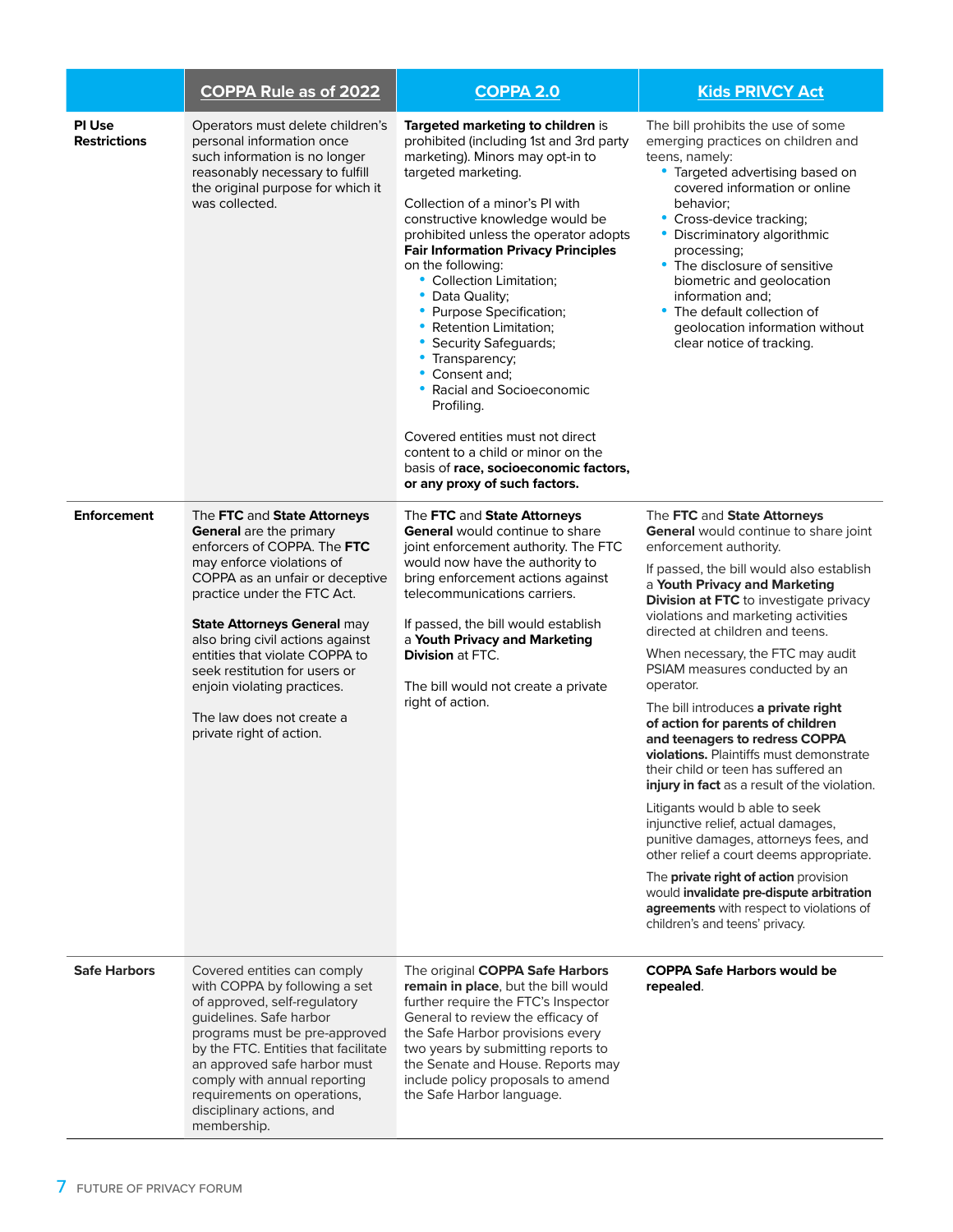## **Table 2. Federal Child Privacy Bills Independent of COPPA //**

|                                          | <b>Kids Online Safety Act</b>                                                                                                                                                                                                                                                                                                                                                                             | <b>KIDS Act</b>                                                                                                                                                                                                                                                   |
|------------------------------------------|-----------------------------------------------------------------------------------------------------------------------------------------------------------------------------------------------------------------------------------------------------------------------------------------------------------------------------------------------------------------------------------------------------------|-------------------------------------------------------------------------------------------------------------------------------------------------------------------------------------------------------------------------------------------------------------------|
| Age                                      | Applies to minors ages 16 and younger.                                                                                                                                                                                                                                                                                                                                                                    | "Covered users" are users under the age of 16.                                                                                                                                                                                                                    |
| <b>Verifiable Consent</b>                | Prior to a minor's initial use, a covered platform<br>must "obtain acknowledgment" indicating that<br>the minor or parent of the minor has received<br>information relating to heightened risks of harm<br>to minors.                                                                                                                                                                                     | N/A                                                                                                                                                                                                                                                               |
| <b>Covered Entities</b>                  | A "covered platform" is broadly defined as a<br>"commercial software application or electronic<br>service that connects to the internet and that is<br>used, or is reasonably likely to be used, by a<br>minor."                                                                                                                                                                                          | Covered entities are platforms directed to children. Here,<br>"directed to children" means the platform targets, in whole<br>or in part, children under 16. Notably, the text of the bill<br>gives examples of ways in which a platform might target<br>children. |
|                                          | Covered platforms may include commercial<br>platforms that the FTC regulates, as well as<br>nonprofit- and common carrier-run platforms.                                                                                                                                                                                                                                                                  | The bill also introduces a definition of operator. An<br>"operator" is defined as "any person who, for commercial<br>purposes in interstate or foreign commerce, operates or<br>provides an online platform."                                                     |
| <b>Parent and</b><br><b>Minor Rights</b> | When a covered platform knows or reasonably<br>believes the user is a minor, the platform must<br>enable parental supervision tools and the<br>strongest available safeguard options by default.                                                                                                                                                                                                          | N/A                                                                                                                                                                                                                                                               |
|                                          | Covered platforms must also implement settings<br>allowing a minor, or parent acting on a minor's<br>behalf, to delete the minor's account and<br>request removal of personal data.                                                                                                                                                                                                                       |                                                                                                                                                                                                                                                                   |
| <b>Safeguards</b>                        | The covered entity must provide safeguards for<br>algorithmic recommendation systems and other<br>child safety features, including a clear and easily<br>understood explanation of how algorithmic<br>recommendation systems are used by the<br>platform, and providing the right to opt-out or<br>down-rank types of categories.                                                                         | N/A                                                                                                                                                                                                                                                               |
| <b>Notice</b><br><b>Requirements</b>     | Prior to a minor's registration, use, or purchase on<br>a covered platform, the covered platform must<br>provide easily accessible and understandable<br>notice of its policies regarding personal<br>information, safeguards for minors, parental<br>tools, and any heightened risk of harm to minors<br>on the platform (or algorithmic recommendation<br>systems that the platform uses) poses.        | Covered platforms must "distinguish commercial content<br>from noncommercial content" using "online visual<br>elements or other indicators."                                                                                                                      |
|                                          | A covered entity that "facilitates advertising<br>aimed at minors" has a responsibility to provide<br>easily accessible and understandable information<br>about the advertised product, "meaningful<br>information" about how the minor's personal<br>information was used to target the advertising<br>material, and disclosure of endorsements from<br>"other users" on the platform, like influencers. |                                                                                                                                                                                                                                                                   |
|                                          | Platforms must "provide clear and conspicuous<br>notice" to minor users when parental tools are<br>in use.                                                                                                                                                                                                                                                                                                |                                                                                                                                                                                                                                                                   |
|                                          | Covered platforms must publish an annual,<br>third-party audit identifying foreseeable risks to<br>minors and any mitigation measures taken to<br>address such risks.                                                                                                                                                                                                                                     |                                                                                                                                                                                                                                                                   |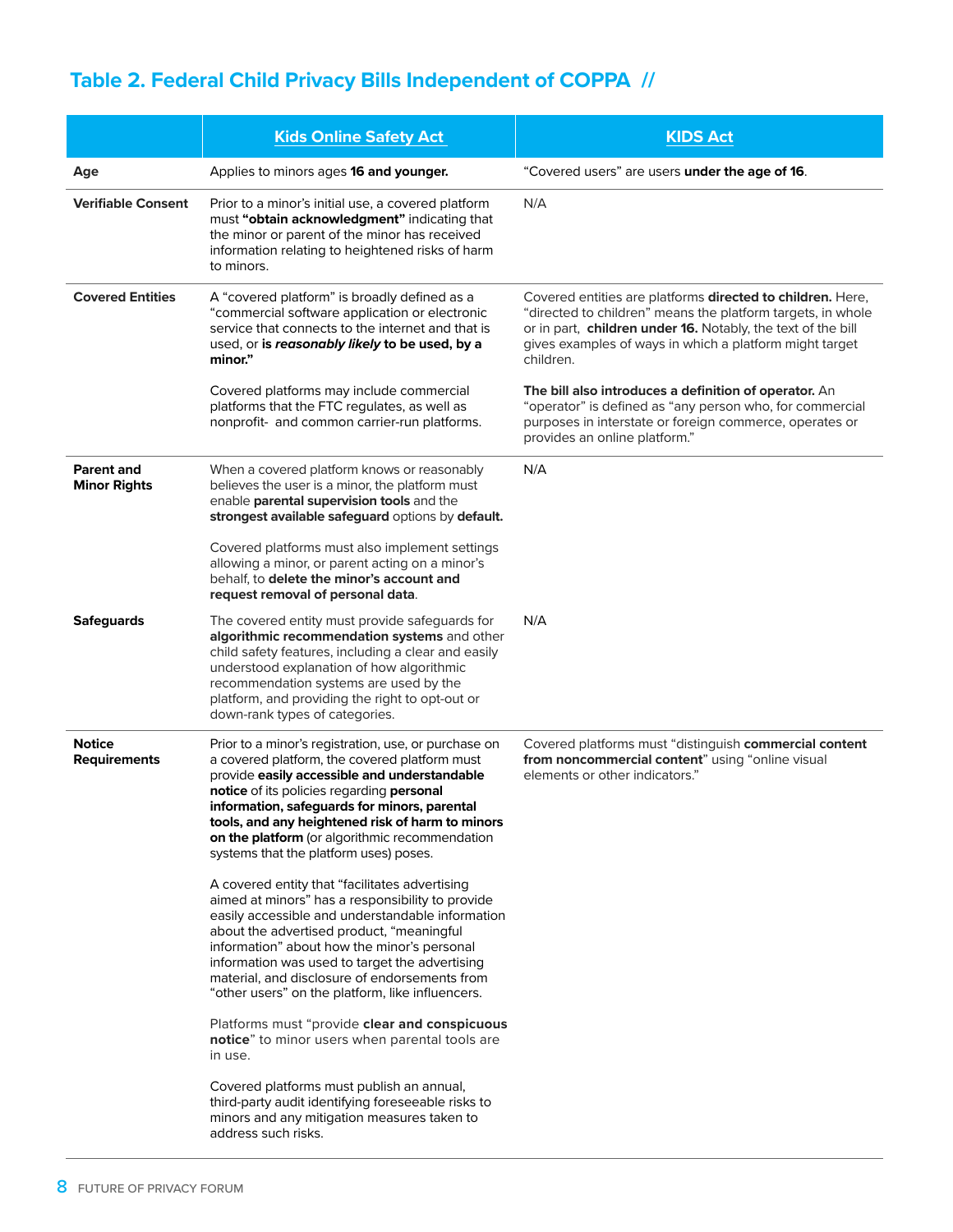|                                                      | <b>Kids Online Safety Act</b>                                                                                                                                                                                                                                                                                                                                                                                                                                                                                                                                                                                                                                                                                                                                                                                                                                                                                                                                       | <b>KIDS Act</b>                                                                                                                                                                                                                                                                                                                                                                                                                                                                                                                                                                                                                                                                                                                                               |
|------------------------------------------------------|---------------------------------------------------------------------------------------------------------------------------------------------------------------------------------------------------------------------------------------------------------------------------------------------------------------------------------------------------------------------------------------------------------------------------------------------------------------------------------------------------------------------------------------------------------------------------------------------------------------------------------------------------------------------------------------------------------------------------------------------------------------------------------------------------------------------------------------------------------------------------------------------------------------------------------------------------------------------|---------------------------------------------------------------------------------------------------------------------------------------------------------------------------------------------------------------------------------------------------------------------------------------------------------------------------------------------------------------------------------------------------------------------------------------------------------------------------------------------------------------------------------------------------------------------------------------------------------------------------------------------------------------------------------------------------------------------------------------------------------------|
| <b>PI Use Restrictions</b>                           | Covered platforms must include settings that<br>prevent other individuals from viewing a minor's<br>personal data collected by or shared on the<br>platform, including restrictions on public access<br>to personal data.                                                                                                                                                                                                                                                                                                                                                                                                                                                                                                                                                                                                                                                                                                                                           | Platforms may not use age-verification information for any<br>commercial purposes.                                                                                                                                                                                                                                                                                                                                                                                                                                                                                                                                                                                                                                                                            |
| <b>Enforcement</b>                                   | Any violation of this bill is considered an "unfair<br>and deceptive act" enforceable under the<br><b>Federal Trade Commission Act. State Attorneys</b><br>General may also bring civil actions for violations<br>against residents of their respective states.<br>The bill would not create a private right<br>of action.                                                                                                                                                                                                                                                                                                                                                                                                                                                                                                                                                                                                                                          | Both the FTC and State Attorneys General may enforce<br>violations of this bill.<br>The bill would not create a private right of action.<br>The bill would require the FTC to submit a report to<br>Congress with recommendations about online content<br>labeling and publish a study regarding online advertising<br>on platforms directed to children and usage of<br>algorithmic processes.                                                                                                                                                                                                                                                                                                                                                               |
| Other<br><b>Responsibilities</b><br>and Prohibitions | Covered platforms have a duty of care to "act in<br>the best interest of a minor that uses the<br>platform's products or services." Specifically,<br>covered platforms must mitigate minors'<br>exposure to content that "poses a heightened<br>risk of physical, emotional, developmental, or<br>material harms" (the bill provides explicit<br>examples of such content).<br>The bill would establish a program for eligible<br>researchers to apply for access to data assets<br>from covered platforms for public interest<br>research about "harms to the safety and well-<br>being of minors".<br>The bill would commission an intergovernmental<br>study to research best practices for<br>technologically feasible age verification.<br>The bill would direct the Secretary of<br>Commerce to establish a Kids Online Safety<br><b>Council-composed of various stakeholders as</b><br>well as youth representatives-to provide advice<br>on implementation. | This bill seeks to regulate the design of platforms<br>interacting with children by prohibiting certain features,<br>formatting, and advertising material, including:<br>- Platform design that unfairly or deceptively keeps<br>children on the website, manipulative interface elements,<br>and certain advertising and algorithmic processes.<br>- Auto-play features without user input.<br>- Push alerts that urge a child to stay on the platform if not<br>actively engaged.<br>- Badges that encourage engagement or design features<br>that unfairly encourage users to make purchases/interact<br>with the platform.<br>The bill would direct the Secretary of Commerce<br>to establish an Advisory Council on Children's<br><b>Online Content.</b> |

## **Additional Resources //**

- » [Children's Online Privacy Protection Act of 1998](https://www.congress.gov/105/bills/s2326/BILLS-105s2326is.pdf)  [\(COPPA\) Original Text](https://www.congress.gov/105/bills/s2326/BILLS-105s2326is.pdf) + [2013 Regulations](https://www.ftc.gov/system/files/2012-31341.pdf)
- » [S.748 COPPA 2.0 Text](https://www.congress.gov/bill/116th-congress/senate-bill/748/text?q=%7B%22search%22%3A%5B%22s.+748%22%5D%7D&r=1&s=6) + [Press Release](https://www.markey.senate.gov/news/press-releases/senators-markey-and-cassidy-propose-bipartisan-bill-to-update-childrens-online-privacy-rules)
- » [H.R.4801 PRIVCY Act Text](https://www.congress.gov/bill/117th-congress/house-bill/4801/text?r=88&s=1) + [Press Release](https://castor.house.gov/news/documentsingle.aspx?DocumentID=403677)
- » [S.3663 Kids Online Safety Act Text](https://www.congress.gov/bill/117th-congress/senate-bill/3663/text) + [Press](https://www.blumenthal.senate.gov/newsroom/press/release/blumenthal-and-blackburn-introduce-comprehensive-kids-online-safety-legislation)  [Release](https://www.blumenthal.senate.gov/newsroom/press/release/blumenthal-and-blackburn-introduce-comprehensive-kids-online-safety-legislation)
- » H.R.5439 KIDS Act Text + [Press Release](https://www.markey.senate.gov/news/press-releases/senators-markey-and-blumenthal-rep-castor-reintroduce-legislation-to-protect-children-and-teens-from-online-manipulation-and-harm)
- » [FTC Children's Privacy Business Guidance](https://www.ftc.gov/business-guidance/privacy-security/childrens-privacy)